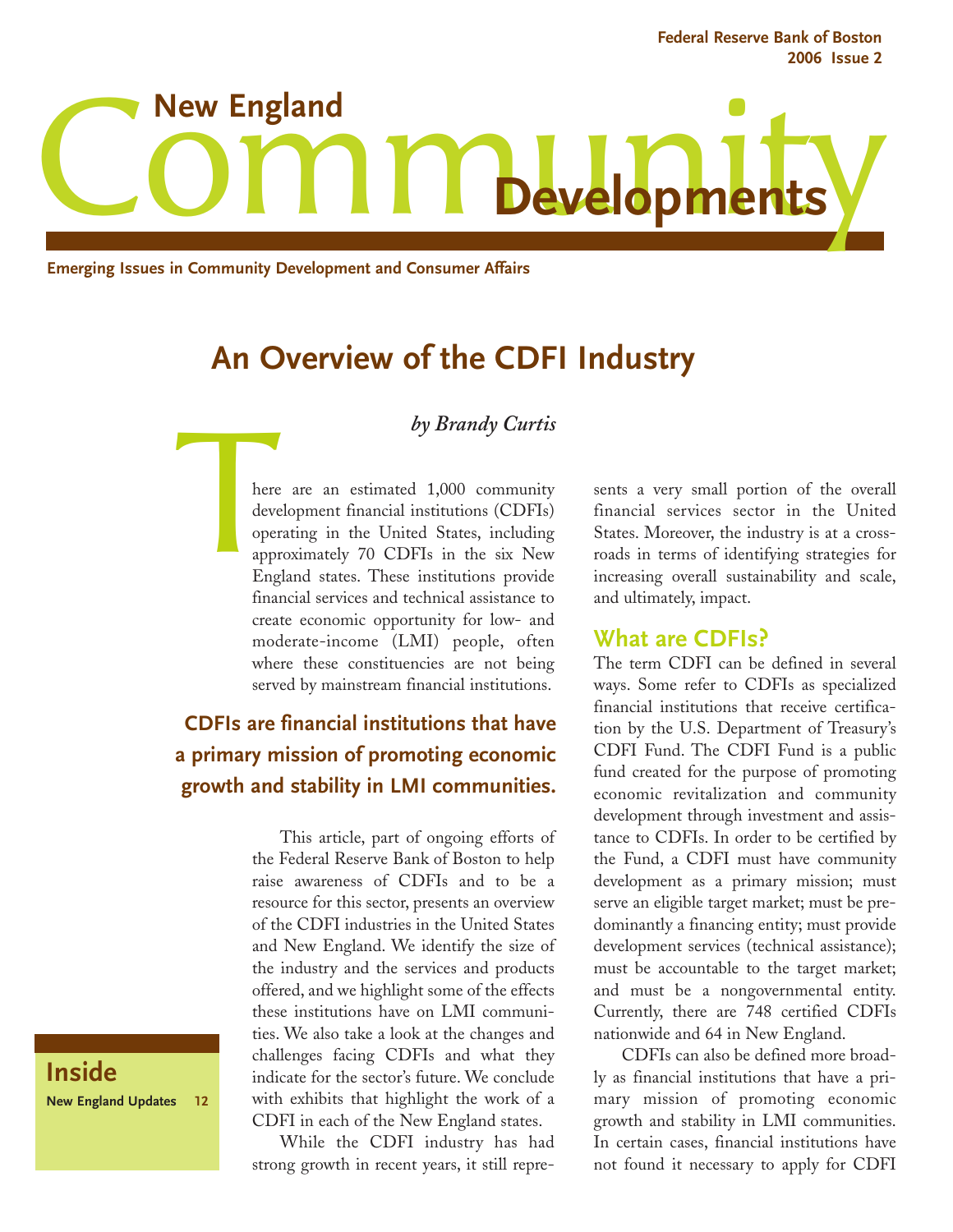| U.S.<br><b>Number</b><br><b>Total Assets</b><br><b>Average Assets</b>               | All<br>517<br>\$18,322,322,477<br>\$35,439,695 | <b>Banks</b><br>53<br>\$9,771,422,000<br>\$184,366,453 | <b>Loan Funds</b><br>161<br>\$3,271,918,862<br>\$20,322,477 | <b>Credit Unions</b><br>284<br>\$5,102,487,005<br>\$17,966,504 | <b>Venture Capital</b><br>19<br>\$176,494,610<br>\$9,289,190 |
|-------------------------------------------------------------------------------------|------------------------------------------------|--------------------------------------------------------|-------------------------------------------------------------|----------------------------------------------------------------|--------------------------------------------------------------|
| <b>New England</b><br><b>Number</b><br><b>Total Assets</b><br><b>Average Assets</b> | 30<br>\$944,467,699<br>\$305,204,323           | 2 <sup>1</sup><br>\$525,143,000<br>\$262,571,500       | 19<br>\$200,432,701<br>\$10,549,090                         | 8<br>\$213,495,160<br>\$26,686,895                             | \$5,396,838<br>\$5,396,838                                   |
| Source: CDP                                                                         |                                                |                                                        |                                                             |                                                                |                                                              |

#### Figure 1 **Number and Asset Size of CDFIs**

Fund certification to carry out their community development mission.

The total number of financial institutions that have community development as their primary mission is more difficult to estimate than the number of CDFIs that are certified. According to the CDFI Data Project (CDP), an industry collaborative, there are approximately 1,000 CDFIs, certified and uncertified, operating in all 50 states, the District of Columbia, and Puerto Rico.<sup>1</sup> In 2004, the CDP collected data—including over 150 data points on operations, financing, capitalization, and impact—on 517 CDFIs nationwide and 30 CDFIs in New England.2 Unless otherwise noted, the CDFI data cited in this article refer to the 2004 CDP survey data.

## **There are about 1,000 community development financial institutions operating in the United States, including approximately 70 CDFIs in the six New England states.**

CDFIs can take on a wide variety of institutional forms, and some organizations use more than one. The industry classifies these different forms into four broad groups: 1) federally regulated community development banks (CDBs), which take deposits and lend to and invest in individuals and organizations, 2) federally regulated credit unions (CDCUs), which take deposits and provide retail financial services, 3) nonprofit or for-profit community loan funds (CDLFs), which aggregate and lend funds, and 4) community development venture capital funds (CDVCs), which make debt and equity investments in growing businesses.

The asset size of individual CDFIs also varies widely. Currently U.S. CDFIs range in asset size from \$29,000 to more than \$1.5 billion. In New England, they range from \$90,000 to \$479 million. While it is hard to generalize about how the average asset size varies across organizational forms, the CDP data suggest that on average community development banks represent the largest institutions and community development venture capital funds the smallest (see Figure 1). Although the size of certain CDFIs might appear quite large, the total asset size for the surveyed institutions equals just \$18 billion, a small portion of the U.S. financial-services sector as a whole.<sup>3</sup>

## **The History of Community Development Finance**

Community development finance has appeared in many different forms. In the late 1880s, some minority-owned banks targeted their lending to lowincome areas. At the turn of the century, credit unions began to emerge, offering customers the ability to pool their money, which has had broad appeal for low-income individuals. In the 1960s and 1970s, some community development corporations (CDCs) offered financial assistance, usually to support the community development projects of other groups. In the 1980s, a series of nonprofit loan funds began providing financial support for the development of affordable housing and small businesses. As the overall number of venture capital funds multiplied in the 1990s, several were established for the specific purpose of promoting community development.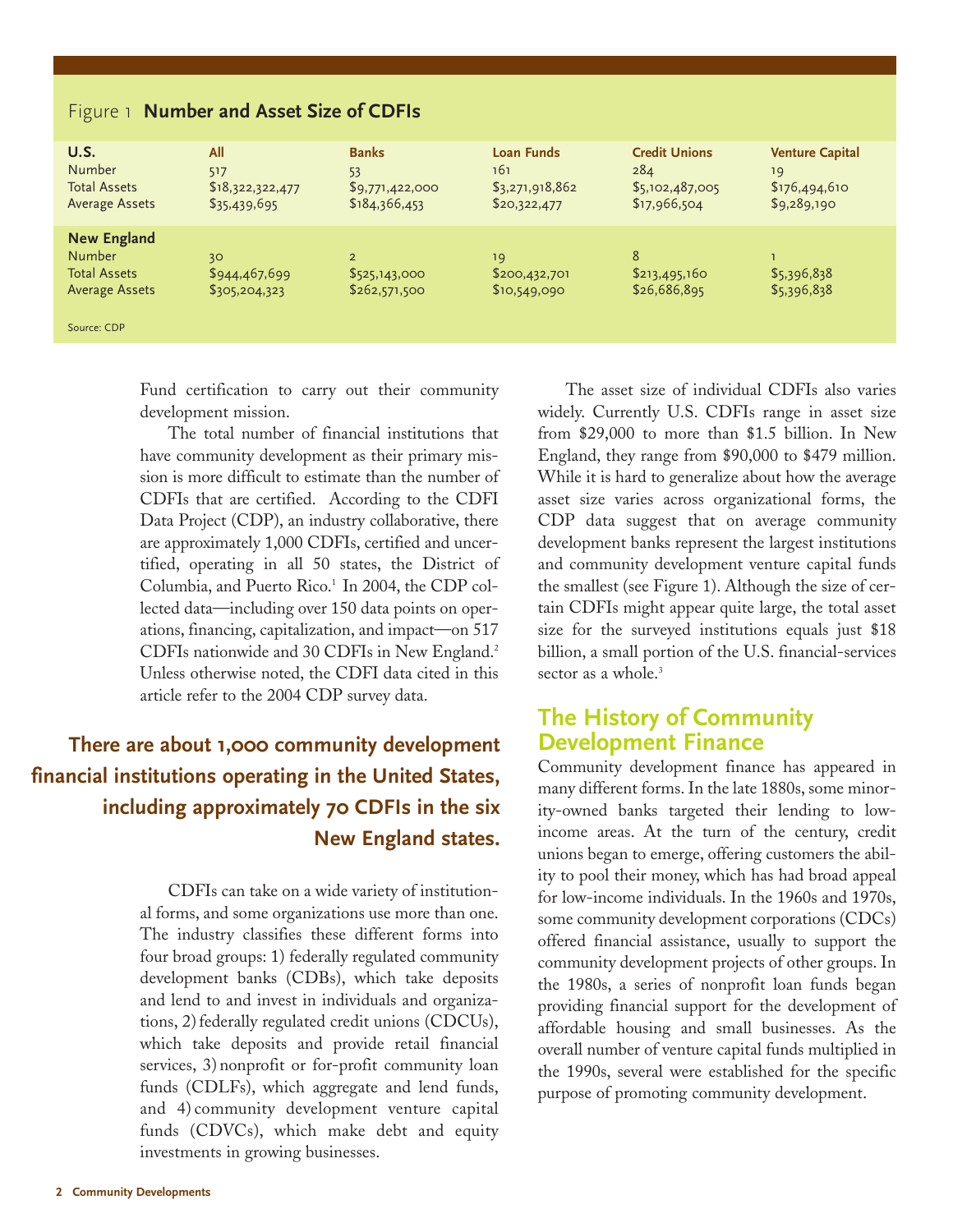Two important initiatives in the 1990s helped to stimulate growth of the community development financing industry. The first initiative involved the establishment of the Community Development Financial Institutions Fund in 1994. The Fund is the single largest funding source for certified CDFIs and also provides technical assistance. The most significant contribution of the Fund to the CDFI industry has been equity financing, which helps CDFIs to leverage additional funding from donors and private sources. The Fund also provides a fair amount of flexibility in how the financial awards can be used, which has allowed some CDFIs to develop new products.

Second, federal regulators revised the Community Reinvestment Act in 1995 to judge banks and thrifts more on their actual lending than on their marketing and outreach strategies in LMI and minority communities. This change helped stimulate additional community investments from banks and thrifts.

The industry continues to change rapidly because of economic and demographic changes in the communities where CDFIs serve and because of shifts in private and public funding sources. In the last three years, fewer new CDFIs have appeared, while some existing CDFIs have consolidated. According to the Social Investment Forum, CDFIs exhibited a 19 percent increase in total asset size from 2003 to 2005.

## **What Products and Services Do CDFIs Offer?**

CDFIs provide financial and nonfinancial services to six categories: housing, small- and medium-sized businesses, microenterprise, community facilities, consumer financial services, and "other." For New England and the nation as a whole, housing is by far the primary sector that CDFIs finance, constituting 61 percent and 57 percent of CDFIs' direct financing outstanding in New England and the United States, respectively (see Figure 2). This is followed by financing for small- and medium-sized businesses, consumer financial services, and community facilities. Microenterprise and "other" are the smallest categories. Below we discuss the particular financing needs of each sector and how CDFIs work to meet these needs.

One of the unique features of CDFIs is the way they supplement their financing with a range of counseling and educational services that increase borrowers' capacity to build wealth. Indeed, it is



**For New England and the nation as a whole, housing is by far the primary sector that CDFIs finance, constituting 61 percent and 57 percent of CDFIs' direct financing outstanding in New England and the United States, respectively.**

required that a CDFI provide this type of technical assistance in order to receive certification from the CDFI Fund. CDP data show that in 2004, New England CDFIs provided training to more than 700 organizations and more than 18,000 individuals through group-based training and one-on-one technical assistance.

#### **Technical Assistance Provided by New England CDFIs**

| # People or<br>organizations | # New England<br><b>CDFIs reporting<sup>4</sup></b> |
|------------------------------|-----------------------------------------------------|
| 3,214                        | g                                                   |
| 15,244                       | 16                                                  |
| 718                          | 13                                                  |
|                              |                                                     |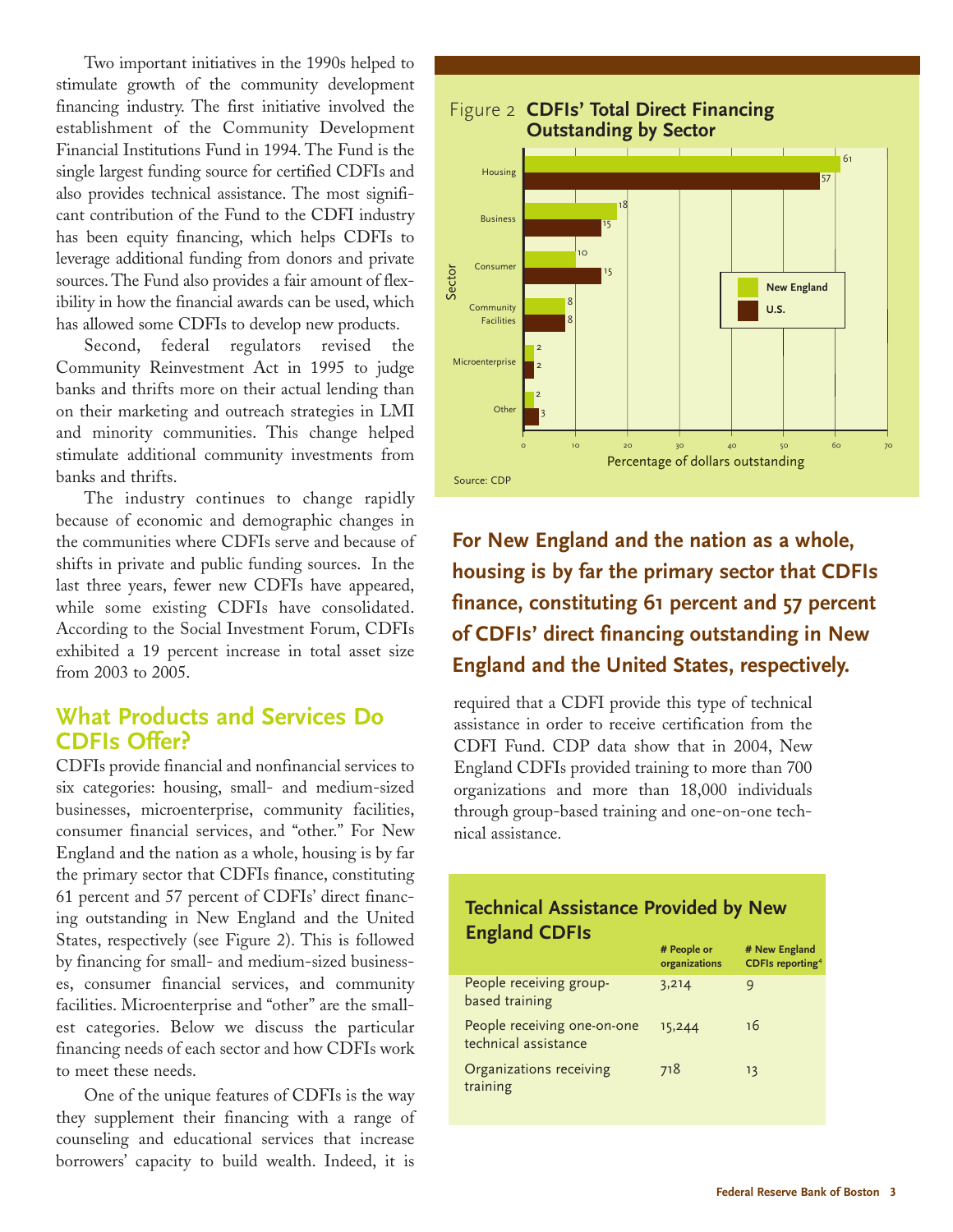#### **Housing**

The stability of a neighborhood depends partially on the availability of housing finance. Such credit has historically been difficult to obtain in LMI and minority neighborhoods because of redlining and the real and perceived higher risk of lending in these neighborhoods. Some CDFIs provide loans to housing developers for acquisition, construction, renovation, working capital, and mortgage loans. CDFIs also help to reduce mainstream lenders' uncertainty by funding some of the more-risky project financing, such as land acquisition and architectural, engineering, or other predevelopment costs. Housing finance provided by CDFIs also supports the development of rental housing, transitional housing, and residential housing. Among CDFIs, community development loan funds are the primary financing source for housing development.

|                                          | <b>Nationwide</b> | <b>New England</b> | # New England<br><b>CDFIs reporting</b> |
|------------------------------------------|-------------------|--------------------|-----------------------------------------|
| Total financing<br>outstanding           | \$1.9 billion     | \$103 million      | 15                                      |
| Housing units<br>created or<br>renovated | 43,160            | 3,869              | 12                                      |
| Mortgages<br>closed                      | 7,697             | 496                |                                         |

A growing body of evidence indicates that an absence of conventional mortgage lenders in LMI areas is increasingly filled by subprime mortgage lenders. A small number are thought to be marketing predatory loans, which have the effect of stripping borrowers' home equity. Some CDFIs work toward filling the mortgage lending gap by providing mortgages, often to those who cannot qualify for a mortgage from the mainstream financial sector. Because these borrowers are typically first-time homebuyers who need significant help with the buying process, many CDFIs offer nonfinancial services such as homebuyer education courses and counseling on how to avoid predatory lending. CDFI lending in this arena encourages involvement by conventional lenders and therefore increases the amount of available credit in underserved areas. As more conventional lenders have entered this market, CDFIs have begun focusing on supplementary financial products, such as second mortgages, loans for down payments, and home improvement loans.

#### **Businesses**

Business provides critical goods, services, and employment opportunities to residents and local economies. Business, in turn, requires access to debt and equity capital in order to finance both new and growing enterprises. Smaller businesses generally have more difficulty accessing capital than their larger counterparts because of low levels of capitalization, lack of collateral, and shorter track records. In addition, lending to these groups is often less profitable because of the technical assistance needed and the small size of the loans. Some CDFIs help meet the needs of small businesses in LMI areas by providing loans and technical assistance.

#### **Small and Medium-Sized Businesses**

Among CDFIs, financing for small- and mediumsized business generally comes from community development loan funds and venture capital funds. In addition to looking at returns, many CDFIs consider social benefits when making loans and investments to smaller businesses. These social benefits include promoting economic growth and job creation in LMI areas, providing services in disinvested locations, and ensuring business growth will not harm the surrounding environment. While both community development loan funds and community development venture capital funds lend to smaller businesses, the latter also provide equity capital.

|                                                                   | <b>Nationwide</b> | <b>New England</b> | # New England<br><b>CDFIs reporting</b> |
|-------------------------------------------------------------------|-------------------|--------------------|-----------------------------------------|
| Total financing<br>outstanding                                    | \$571 million     | \$30 million       | 14                                      |
| <b>Businesses</b><br>financed                                     | 1,821             | 143                | 13                                      |
| Jobs created<br>and maintained<br>(including)<br>microenterprise) | 28,330            | 1,675              | 11                                      |

#### **Microenterprise**

The CDP defines a microenterprise as a business with five or fewer employers and a maximum loan or investment of \$35,000. CDFIs support these businesses by providing capital for start-up or expansion of a business, working capital, or equipment purchase. Most of CDFIs' microenterprise borrowers are LMI or minority and are in the early stages of business development. CDFIs offer a wide range of technical assistance for microenterprise such as entrepreneurial training, business coaching, and net-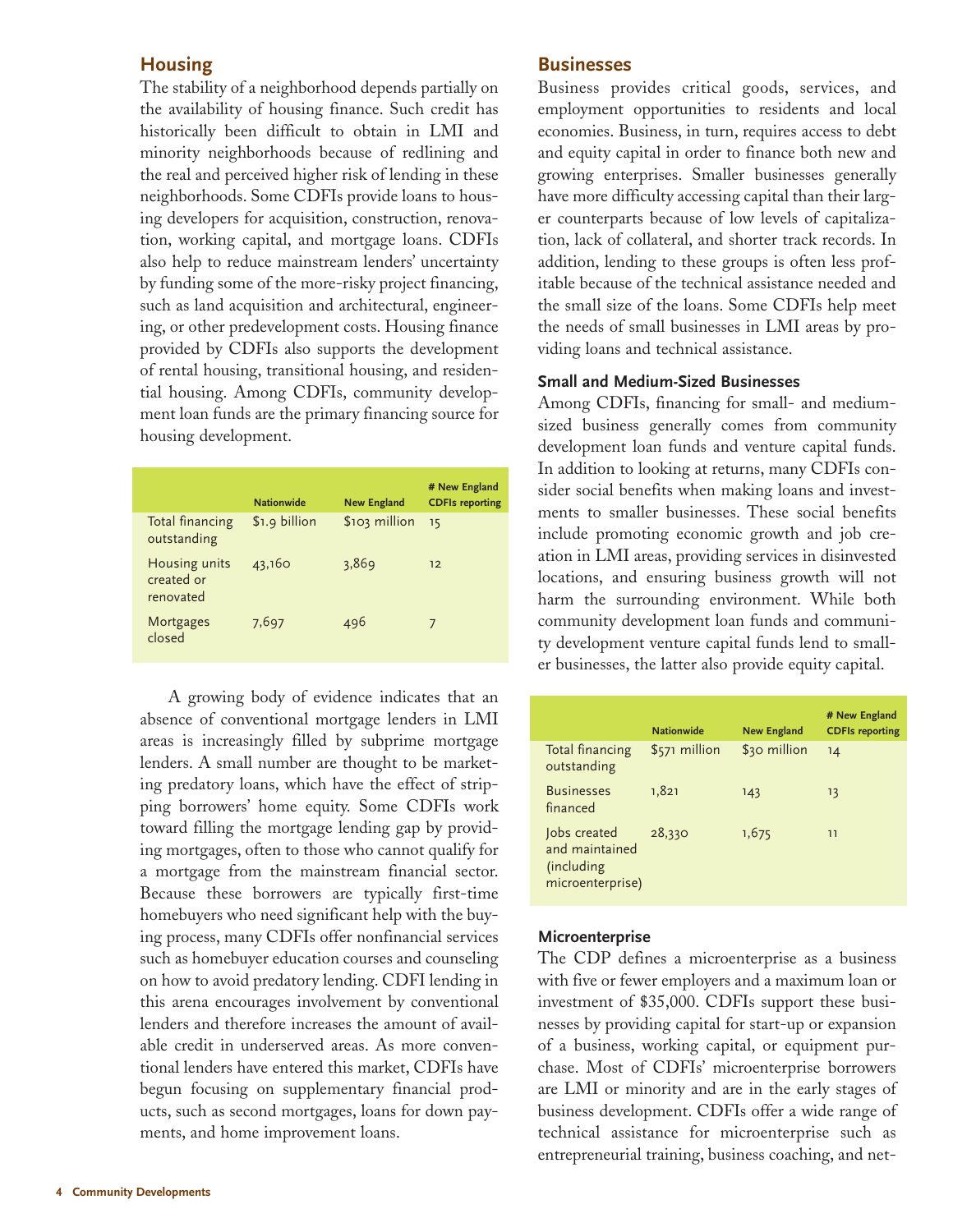|                                | <b>Nationwide</b> | <b>New England</b> | # New England<br><b>CDFIs reporting</b> |
|--------------------------------|-------------------|--------------------|-----------------------------------------|
| Total financing<br>outstanding | \$82 million      | $$4.2$ million     | $\mathsf{Q}$                            |
| Microenterprises<br>financed   | 5,052             | 474                | 8                                       |

working opportunities. Although some community development banks and credit unions provide microenterprise financing, most of the financing for these businesses comes from community development loan funds and community development venture capital funds.

#### **Consumer Financial Services**

For a variety of reasons, many LMI customers choose not to use the retail financial services of mainstream financial institutions and turn instead to alternative financial providers such as check cashers, payday lenders, pawnshops, and rent-to-own stores. Some of the most frequently cited reasons customers choose not to use banks include the cost of bank services, "hard" barriers such as credit problems or a lack of proper ID, and "soft" barriers such as wariness of banks.5 Alternative financial services typically offer customers convenient locations, flexible hours, and immediate cash. However, users of alternative banking services pay high interest rates and fees two to three times more than conventional bank-account fees. In addition, few alternative financial providers offer savings accounts, which can help consumers build wealth, or checking accounts,

|                                              | <b>Nationwide</b> | <b>New England</b> | # New England<br><b>CDFIs reporting</b> |
|----------------------------------------------|-------------------|--------------------|-----------------------------------------|
| Total financing \$512 million<br>outstanding |                   | $$16.5$ million    | $\mathbf{z}$                            |
| Pay-loan<br>alternatives                     | 4,361             | 48                 | ٦                                       |

Some CDFIs try to improve the accessibility and affordability of basic financial services for LMI consumers. Community development banks and credit unions in particular provide a range of basic financial services to develop personal assets at little or no cost to their members or customers. CDFIs offering consumer financial services sometimes provide personal loans for health, education, employment, debt consolidation, transportation, and other consumer purposes. Sometimes they provide financial literacy training and programs such as individual development accounts that encourage savings. The consumer financing sector is characterized by a high number of loan transactions and relatively small dollar amounts. In New England, direct financing outstanding by CDFIs for consumer finance amounts to just 15 percent of their direct financing outstanding for housing. However, these CDFIs conduct more than twice the number of transactions for consumer finance than they do for housing.

#### **Community Facilities**

Because public and philanthropic monies only go so far, community service providers must also turn to private-sector capital to help with the development of community facilities. CDFIs work with community groups—human- and social-service agencies, advocacy organizations, health-care providers, childcare centers, and educational providers—developing strategies to fill the gap. They help these organizations to become viable borrowers in the eyes of mainstream lenders, to develop sound financial and accounting practices, to identify and manage developers for their projects, to address asset-management issues, and generally to become more businesslike in their orientation to facilities development. In addition, many CDFIs entice mainstream lenders to commit monies to facilities projects by providing the initial, most-risky, project financing. Some CDFIs are using the CDFI Fund's New Market Tax Credit Program to finance community facilities such as charter schools. Community facilities accounted for 8 percent of CDFI finance outstanding both regionwide and nationwide in 2004.

| Pay-loan<br>48<br>4,361<br>alternatives                                                                                                     |                                        | <b>Nationwide</b> | <b>New England</b> | # New England<br><b>CDFIs reporting</b> |
|---------------------------------------------------------------------------------------------------------------------------------------------|----------------------------------------|-------------------|--------------------|-----------------------------------------|
|                                                                                                                                             | Total financing<br>outstanding         | $$262$ million    | \$13 million       | $\mathsf{q}$                            |
| which, together with savings accounts, can help con-<br>sumers build their credit histories.<br>Some CDFIs try to improve the accessibility | Community<br>organizations<br>financed | 470               | 35                 | 9                                       |
| and affordability of basic financial services for LMI<br>consumers. Community development banks and                                         | Child-care<br>slots assisted           | 14,446            | 818                | 3                                       |
| credit unions in particular provide a range of basic<br>financial services to develop personal assets at little                             | Health-care<br>slots assisted          | 245,823           | 1,832              | $\overline{4}$                          |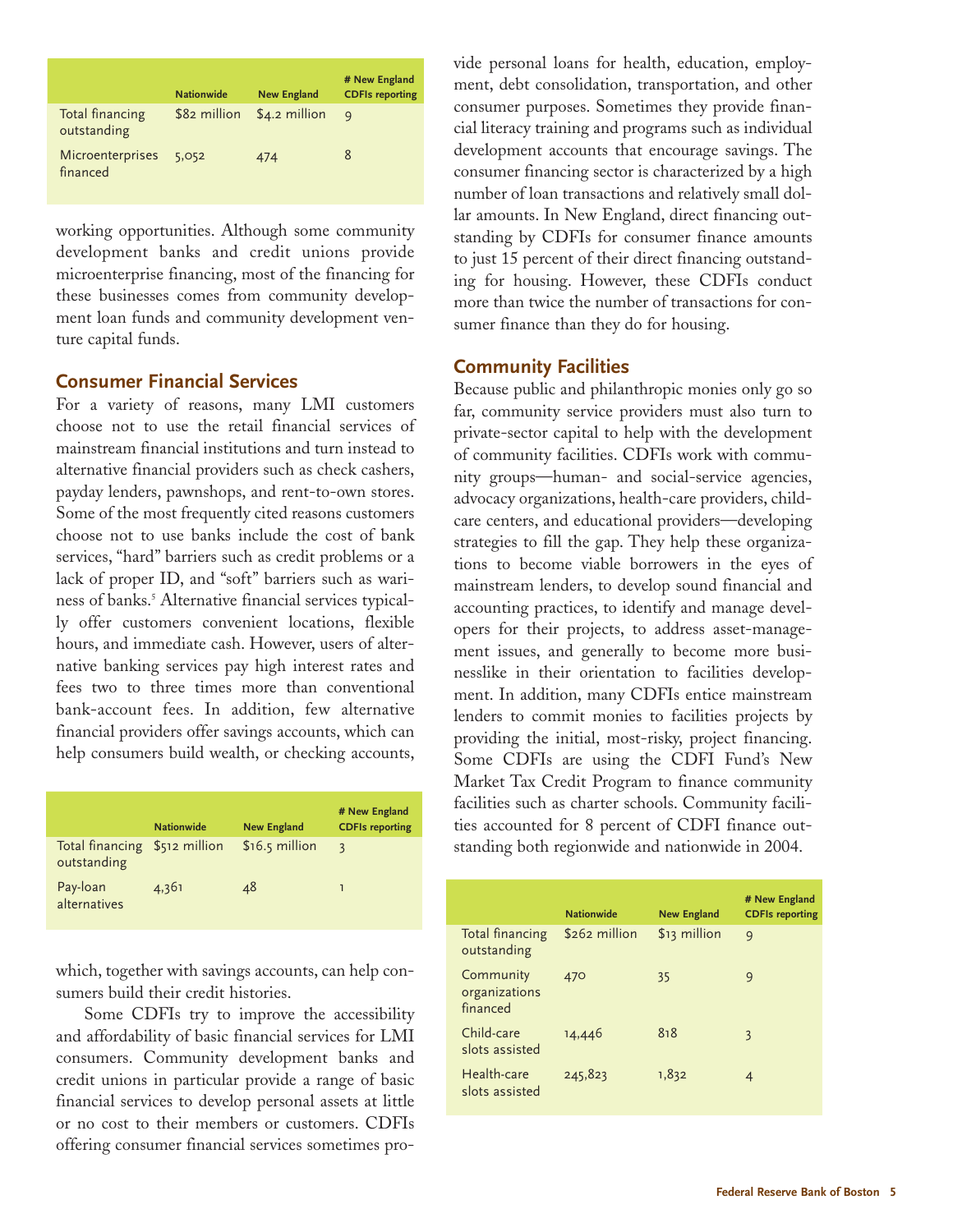## **Clients Served by CDFIs in New England**

The work of CDFIs reaches many individuals and communities in the New England region, particularly those traditionally underserved by mainstream financial institutions—LMI individuals and families, minorities, and women. Seventy-six percent of CDFIs' clients in New England are low-income, 53 percent are female, and 43 percent are minorities (see Figure 3). Loan funds and credit unions have the highest percentages of low-income clients at 82 percent and 77 percent, respectively. CDFIs in our region are helping borrowers open their first bank accounts, are improving financial literacy, are developing affordable housing, and are providing loans to markets not typically served by mainstream financial institutions.

CDFIs serve a mix of rural and urban markets in New England, with 24 percent of CDFI clients coming from major urban areas, 45 percent from minor urban areas, and 31 percent from rural areas.

## Figure 3 **Consumer Profile of New England CDFIs by Institution Type**



## **Looking Ahead**

The CDFI industry is at a crossroads. A shift in available resources is pushing them to strengthen their business models. In addition, the industry has had to face the fact that they are not growing at a rate commensurate with demand. According to Mark Pinsky, president and CEO of Opportunity Finance (formerly National Community Capital Alliance), CDFIs need to accept that they must "grow, change, or die."

The industry saw rapid growth in the size of the overall sector in the 1990s; however, the subsequent slowing of the U.S. economy and a drop in government funding for community development is requiring that CDFIs adapt their business models. Pinsky says that many CDFIs are struggling to meet these challenges and not all of them will survive. He suggests that smaller CDFIs, in particular the microlenders in rural communities, will survive because they are meeting a real need and a larger-scale operation would not work for them. He adds that the big industry leaders also should not have difficulty provided they continue to make good strategic choices. This leaves the midsize CDFIs, those with roughly \$2 million to \$50 million in assets. Pinsky says that these institutions are struggling the most but that the "CDFIs with the best chance of succeeding are those that take a brutally honest look around and make hard strategic choices."

CDFIs are responding in several ways. Some are moving away from being vertically integrated business units that raise their own capital and do their own lending and servicing. These CDFIs have chosen to specialize, contracting out the other functions. For other CDFIs, the drive to stay competitive has led to mergers and acquisitions, as well as a push for further horizontal integration, including resource sharing.

The CDFI industry also has had to confront the fact that for all its growth, its overall impact remains small relative to the mainstream financial markets and to the needs of LMI populations. In recent years there has been a lot of talk about how the industry can reach scale, including how it can improve the flow of mainstream capital into its markets.

A number of industry initiatives have focused on increasing the impact of CDFIs by attracting additional funding to the sector. For example, in an attempt to reduce transaction costs and increase transparency for private investors, Opportunity Finance Network launched the CDFI Rating and Assessment System (CARS) in 2001. CARS provides a comprehensive analysis of nondepository CDFIs. It aides investors by rating an institution's impact (does the organization play a leading role in policy?) as well as its financial strength and performance. Establishing a rating system for a CDFI's role in public policy is an acknowledgment of the importance of policy to the industry. To date, 16 CDFIs